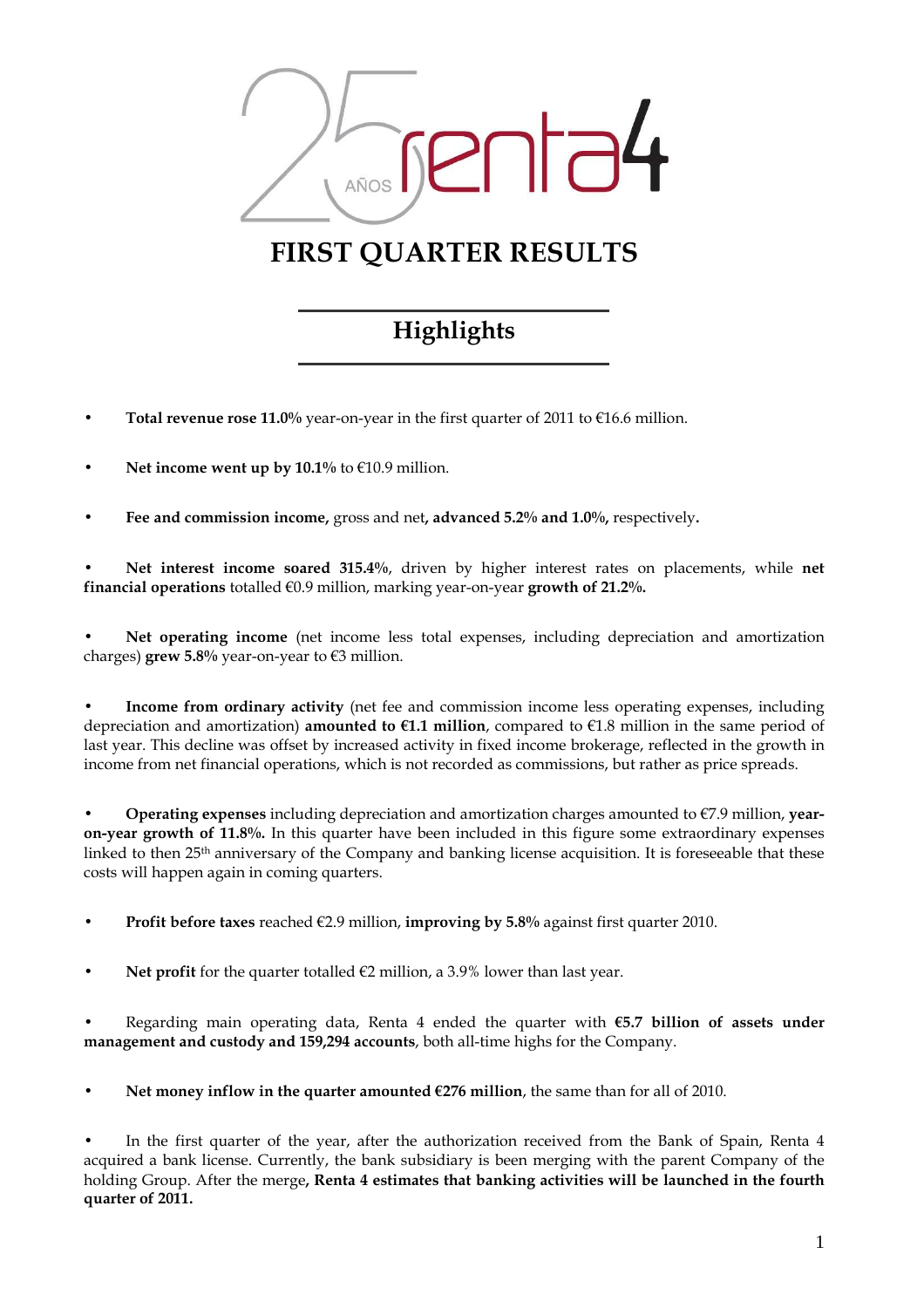| <b>Operating Data</b>                     | <b>Mar. 11</b> | <b>Mar. 10</b> | $\frac{0}{0}$ |
|-------------------------------------------|----------------|----------------|---------------|
| <b>Customers</b>                          | 159,294        | 148,044        | 7.6%          |
| Renta 4 network                           | 47,328         | 45,388         | 4.3%          |
| Third party                               | 111,966        | 102,656        | 9.1%          |
| <b>Executed orders</b>                    | 701,000        | 690,454        | $1.5\%$       |
| Total assets under custody ( $\in$ mill.) | 5,677          | 5,018          | $13.1\%$      |
| <b>Stocks</b>                             | 3,791          | 3,088          | 22.8%         |
| Mutual Funds                              | 821            | 930            | $-11.7%$      |
| Pension Funds                             | 274            | 247            |               |
| <b>SICAVs</b>                             | 502            | 500            | 0.4%          |
| Others                                    | 289            | 253            | 14.2%         |
| <b>Online Channel</b> (retail)            |                |                |               |
| $%$ Revenues                              | 75.0%          | 70.0%          | 5.0 p.p       |
| $\%$ Orders                               | 84.0%          | 84.0%          | 0.0 p.p       |
| % International markets                   | 44.7%          | 41.9%          | 2.8 p.p       |
| Earnings Data ( $\in$ thousand)           |                |                |               |
| <b>Commission income</b>                  | 14,084         | 13,382         | 5.2%          |
| Net interest income                       | 1,001          | 241            | 315.4%        |
| Net financials operations                 | 870            | 718            | 21.2%         |
| <b>Operating expenses</b>                 | 7,930          | 7,093          | 11.8%         |
| Net operating income                      | 2,955          | 2,793          | 5.8%          |
| Income from ordinary activity             | 1,083          | 1,834          | $-40.9%$      |
| Net profit                                | 2,009          | 2,092          | $-3.9%$       |
| EPS ( $\in$ cents)                        | 0.05           | 0.05           | $-3.9\%$      |
| <b>Earnings Ratios</b>                    |                |                |               |
| % Commissions / Total income              | 85.0%          | 89.7%          | -4.7 p.p      |
| % Net finc. operations / Total income     | 5.3%           | 4.8%           | 0.5 p.p       |
| % Net profit / Total income               | 12.1%          | 14.0%          | $-1.9 p.p$    |
| Cost/income ratio                         | 67.6           | 66.4           | 1.3 p.p       |
| <b>Employees</b>                          |                |                |               |
| Average number employees at Dec. 10       | 295            | 278            | 6.1%          |
| Commercial network                        | 164            | 160            | 2.5%          |
| Headquarters                              | 131            | 118            | 11.0%         |
| Number of branches                        | 58             | 58             | $0.0\%$       |
| <b>Share</b>                              |                |                |               |
| RIC (Reuters/Bloomberg/Adrs)              | RTA4.MA        | R4.SM          | <b>RSVXY</b>  |
| Price at 12.31.10 (euros))                | 5.35           | 5.14           | $-6.7%$       |
| Market Capitalization at 12.31.10 (euros) | 217,708,636    | 213,639,316    | $-6.7%$       |
| Number of shares issued                   | 40,693,203     | 40,693,203     |               |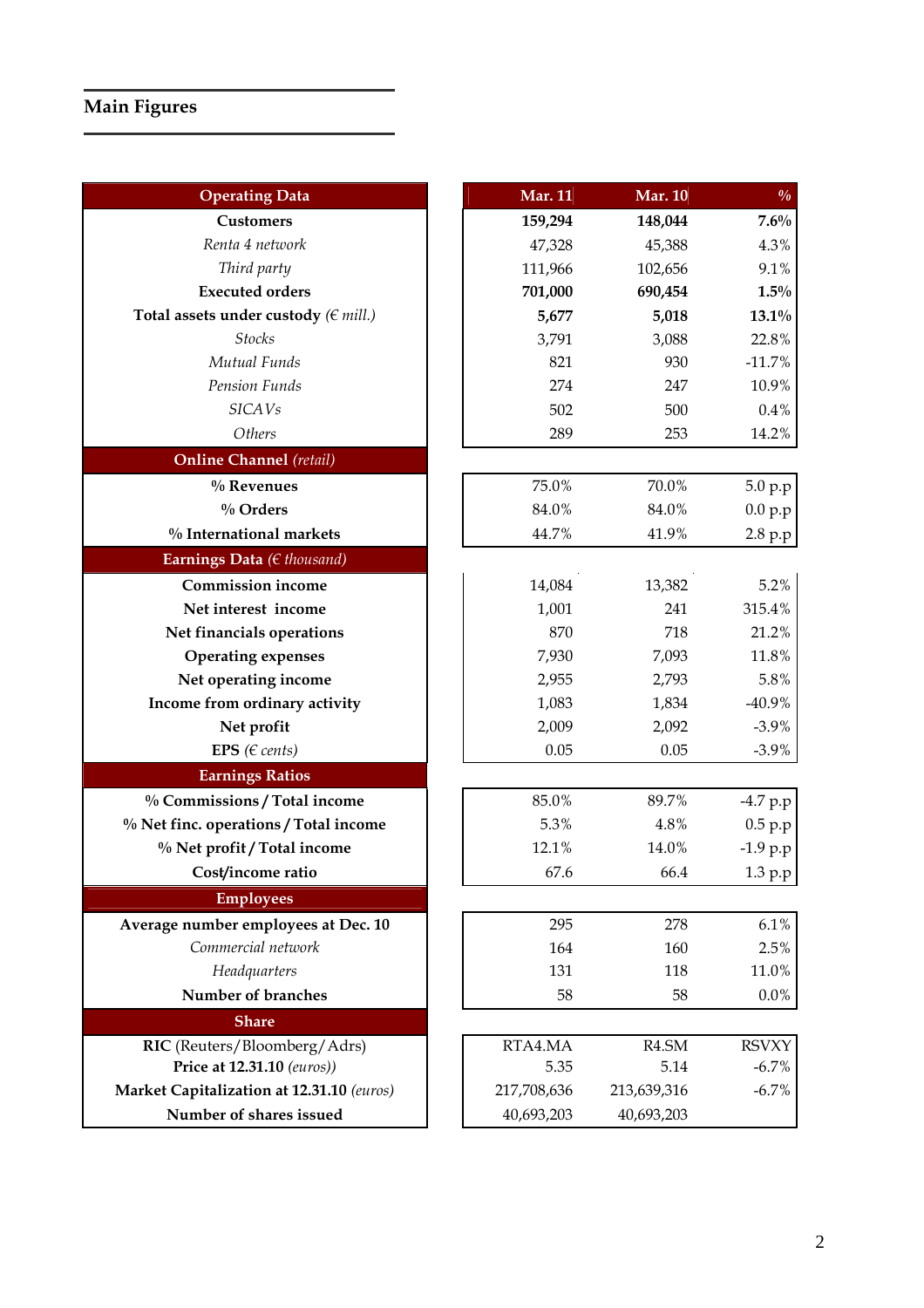#### Cuenta de resultados consolidada

|                                          | Q1 11    | Q1 10    | $\frac{0}{0}$ |
|------------------------------------------|----------|----------|---------------|
| $\epsilon$ Thousand                      |          |          |               |
| <b>Total Revenues</b>                    | 16,570   | 14,921   | $11.0\%$      |
|                                          |          |          |               |
| Fee and commission income                | 14,084   | 13,382   | 5.2%          |
| Fee and commission expenses              | $-5,070$ | $-4,455$ | 13.8%         |
| Net fee and commissions income           | 9,013    | 8,927    | $1.0\%$       |
| Interest and similar income              | 1,616    | 821      | 96.8%         |
| Interest and similar expenses            | $-615$   | $-580$   | 6.0%          |
| Net interest income                      | 1,001    | 241      | 315.4%        |
| Net financial operations                 | 870      | 718      | $21.2\%$      |
|                                          |          |          |               |
| <b>Net Income</b>                        | 10,884   | 9,886    | $10.1\%$      |
| <b>Operating Expenses</b>                | $-7,930$ | $-7,093$ | $11.8\%$      |
| Personnel                                | $-4,014$ | $-3,697$ | 8.6%          |
| Other general administrative expenses    | $-3,343$ | $-2,854$ | 17.1%         |
| Depreciation and amortization            | $-573$   | $-542$   | 5.7%          |
| <b>NET OPERATING INCOME (1)</b>          | 2,955    | 2,793    | 5.9%          |
| <b>INCOME FROM ORDINARY ACTIVITY (2)</b> | 1,083    | 1,834    | $-40.9%$      |
| Other income and expenses                | -86      | $-83$    | 3.6%          |
| <b>Profit before Tax</b>                 | 2,869    | 2,710    | $5.9\%$       |
| Income tax expenses                      | $-860$   | $-618$   | 39.2%         |
| <b>NET PROFIT</b>                        | 2,009    | 2,092    | $-3.9%$       |

(1) Net Income – Operating Expenses (depreciation & amortization included)

(2) Net Fee and Commissions Income – Operating Expenses (depreciation & amortization included)

## Operating Data

Total client assets under management and custody at 31 March 2011 stood at €5.7 billion, up 13.1% from the previous year and an all-time Company high. Net money inflow for the quarter was €276 million, equivalent to the total figure reached for all the year 2010. This strong inflow was boosted by market valuation gains which added €196 million to assets under management.

Mutual fund at 31 March 2011 amounted €821 million of assets under management, €584 million from Renta 4's fund manager business and €237 million from other fund managers. According to data released by Inverco, assets under management at Renta 4's fund manager business increased by 8% to March 2011, while total mutual funds managed in the Spanish Market rose by just 1%.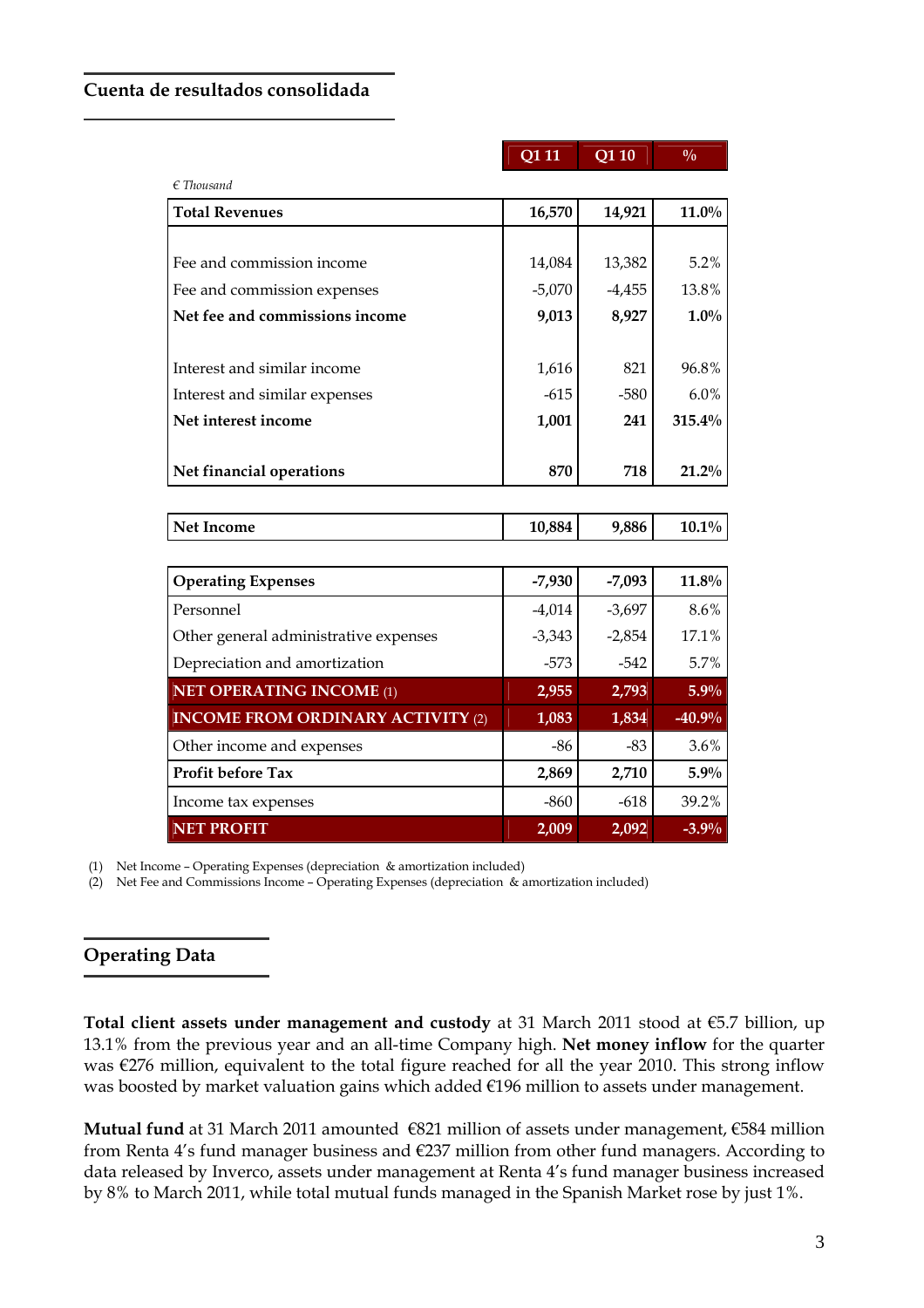As for SICAVs, at the March close, Renta 4 managed 57 companies with combined assets of €502.4 million. This is a slightly higher than the year-end 2010 figure and translates into a market share in Spain in this business segment of 1.92%.

**Pension fund assets** ended first quarter 2011 at  $\epsilon$ 274 million, growth of 10.9% on the year-earlier figure of  $\epsilon$ 247 million.

The pace of new customer adds remained satisfactory. The total number of customer accounts at the March close was 159,294, up 7.6% year-on-year. Of these, 47,328 (+4.3%) came from Renta 4 network and 111,966 to the third-party network (+9.1%).

The total number of executed orders grew by 1.5%, surpassing the 700,000 million mark. Especially noteworthy was the 9.7% jump in stock market trades which mainly includes stocks and ETF trading activities.

Meanwhile, the penetration of the online channel among Renta 4's retail customer base was broadly flat year-on-year, accounting for 75.0% of total income in this segment (+2 percentage points) and 84.0% of executed trades, in line with the year before. Here it is worth flagging the growth in trading by Renta 4's clients in international markets, which accounted for 44.7% of revenue in this market segment, 2.8 percentage points more than in the same quarter of last year.

#### Revenues

### • First Quarter 2011 (January-March)

Total revenue rose  $11\%$  year-on-year to  $€16.6$  million in the quarter.

"Fee and commission income" was 5.2% higher, at  $E14.1$  million. Net fee and commission income, excluding commissions paid to third parties, rose  $1\%$  to  $\epsilon$ 9 million. Here we would highlight the 13.8% increase in fees and commission paid, mainly due to increased trading activity by our brokerage customers in international markets, as mentioned above.

By business line, "Brokerage fees and commissions" performed best, climbing 16.4% to  $\epsilon$ 9 million in from €8.5 million in first quarter 2010, driven by growth in number of executed orders (+1.5%) and higher volume per trade in equities (+7.4%).

By product the growth was uniform and widespread, standing out commissions from derivative trading, which jumped 24.9% year-on-year. Commissions from equity and fixed income trading rose by 13.0% and 6.5%, respectively.

Meanwhile, "Asset management fees" meanwhile totalled €3.8 million, a slight 0.7% less than in the figure recorded in the same period of last year, while fees generated by the "Corporate services and others" came to  $\epsilon 0.9$  million, compared to  $\epsilon 1.3$  million in March 2010.

"Net interest income" amounted to  $E1$  million, four times the year-earlier figure, driven by the rise in interest rates during the last months as well as higher interest rates on placements.

Lastly, "Net financial operations" also performed well, climbing from  $\epsilon$ 0.7 million to  $\epsilon$ 0.9 million in first quarter 2011. This 21.2% increase was partly driven due to the before mentioned increase in fixed income brokerage activity, which is not recorded as commissions, but rather as price spreads.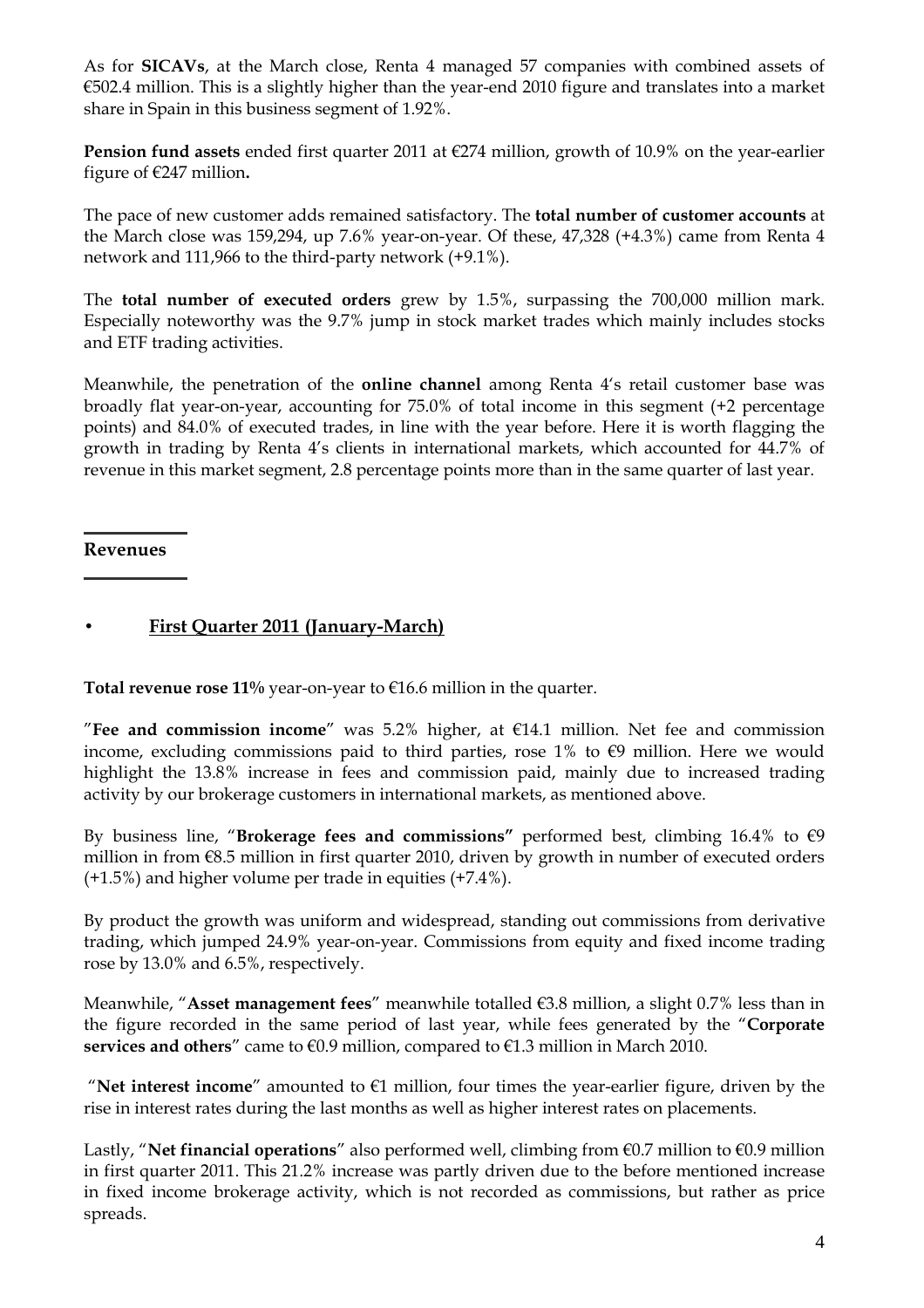**Costs** 

### • First Quarter 2011 (January-March)

Operating expenses totalled  $\epsilon$ 7.9 million at March, 11.8% higher than the figure of  $\epsilon$ 7.1 million recorded the same period of last year.

By heading, "Personnel" was 8.6% higher at  $\epsilon$ 4.0 million, reflecting the headcount growth (from 278 to 295 average number of employees) in order to service the growth in business volumes and to build up new business areas.

"General administrative expenses" rose 17.1% to  $\epsilon$ 3.3 million, compared to  $\epsilon$ 2.9 million in 2010, driven by investments made in a number of offices which relocated and required fitting out, coupled with non-recurring advertising and marketing expenditure in connection with the celebration of the Company's twenty-fifth anniversary.

Lastly, "Depreciation and amortization" was broadly unchanged from the same period of last year to €0.6 million.

### Net Operating Income and Income from Ordinary Activity

Net operating income (net income less total costs, including depreciation and amortization charges) rose 5.8% from  $\epsilon$ 2.8 million in first quarter 2010 to  $\epsilon$ 3 million in 2011.

Income from ordinary activity (net fee and commissions income less operating expenses, including depreciation and amortization) fell 40.9% from €1.8 million to €1.1 million in first quarter 2011. The decline was partly offset by higher income from fixed-income brokerage activities, which is evident in the growth in net trading income, as this margin is recognized at the price spread rather than as fee and commission income.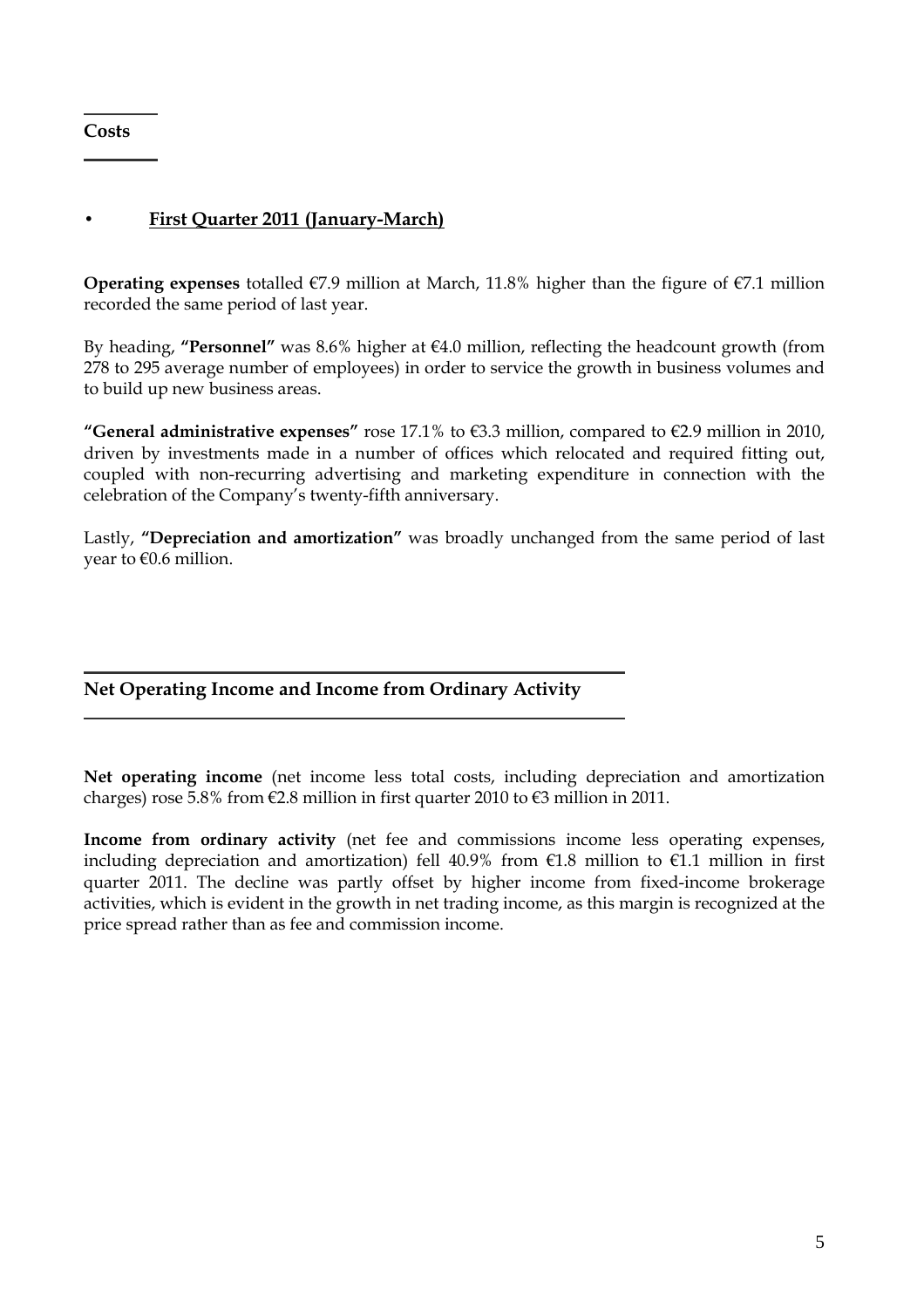## Market Situation and Outlook

We expect market conditions to remain extremely challenging in 2011.

In this environment of major changes that are happening in Spain's financial system, Renta 4 business model, which is based in specialisation, proximity to the customer and independence, has proven to be a solid in recent years and, in our view, should enable us to grow strongly in the coming years.

The growth in assets under management and custody in 2010, and the good performance in first quarter 2011, coupled with the increase in the number of own network and third-party accounts, leaves us in a good position in 2011 to continue generating a high and increasing level of free cash flow from operations and improving our cost/income ratio.

In addition, we expect the new business lines implemented in 2010 to make a more meaningful contribution to growth in fees and commissions, margins and profits in 2011.

Our target for 2011 is to continue achieving at least double-digit growth in net income and keep operating costs, including depreciation and amortization, under control below 10%, excluding in this figure some extraordinary expenses linked to then 25<sup>th</sup> anniversary of the Company and banking license acquisition.